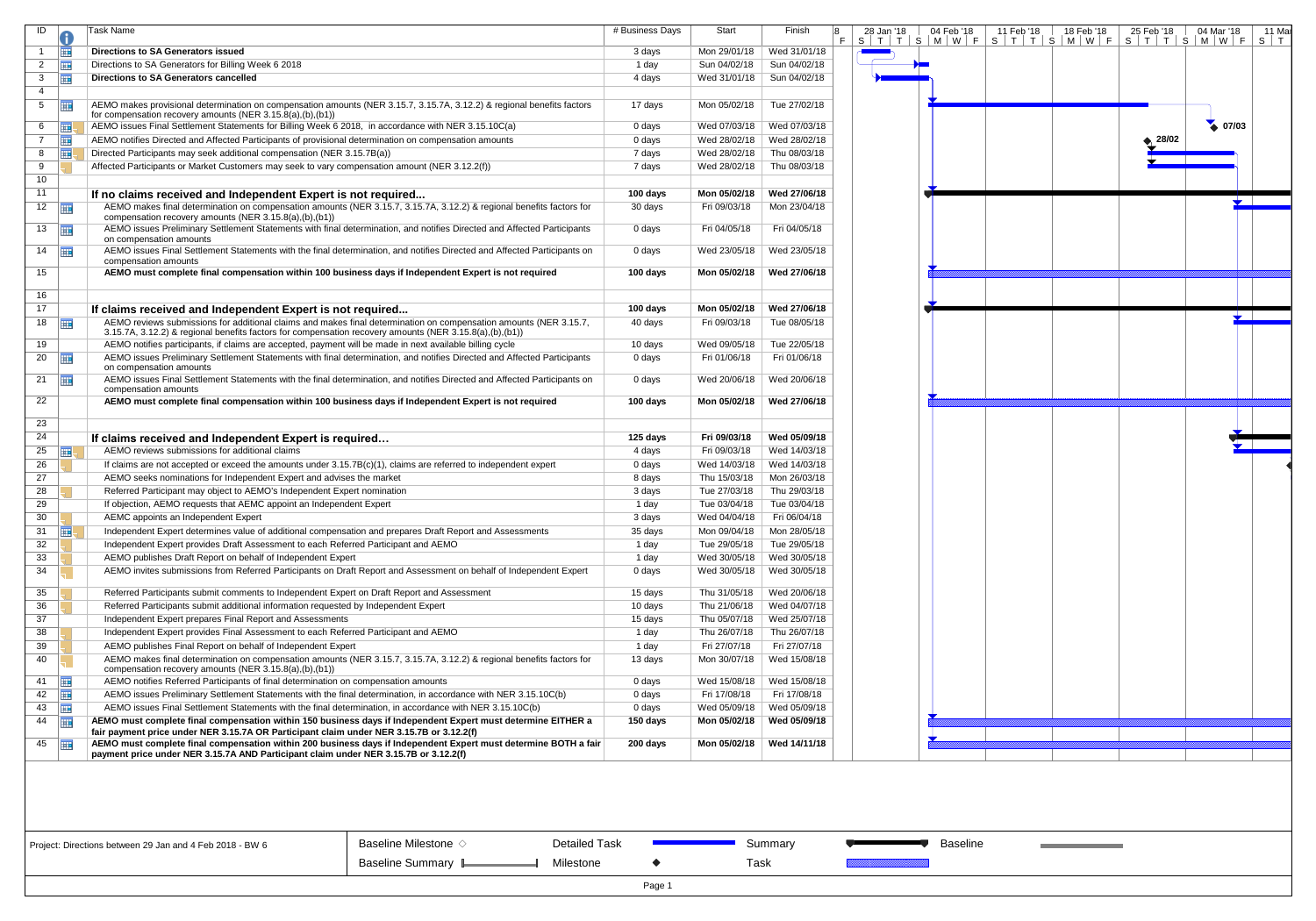| ID                           | Task Name                                                                                                                                        | # Business Days | · '18 | 18 Mar '18 | 25 Mar '18 | 01 Apr '18 | 08 Apr '18      | 15 Apr '18 | 22 Apr '18 | 29 Apr '18 | 06 May '18<br>13 May                                                    |
|------------------------------|--------------------------------------------------------------------------------------------------------------------------------------------------|-----------------|-------|------------|------------|------------|-----------------|------------|------------|------------|-------------------------------------------------------------------------|
|                              |                                                                                                                                                  |                 |       |            |            |            |                 |            |            |            | T S M W F S T T S M W F S T T S M W F S T T S M W F S M W F S T T S M W |
| 亜                            | Directions to SA Generators issued                                                                                                               | 3 days          |       |            |            |            |                 |            |            |            |                                                                         |
| <b>THE</b><br>$\overline{2}$ | Directions to SA Generators for Billing Week 6 2018                                                                                              | 1 day           |       |            |            |            |                 |            |            |            |                                                                         |
| 噩<br>3                       | <b>Directions to SA Generators cancelled</b>                                                                                                     | 4 days          |       |            |            |            |                 |            |            |            |                                                                         |
| 4                            |                                                                                                                                                  |                 |       |            |            |            |                 |            |            |            |                                                                         |
| 再<br>5                       | AEMO makes provisional determination on compensation amounts (NER 3.15.7, 3.15.7A, 3.12.2) & regional benefits factors                           | 17 days         |       |            |            |            |                 |            |            |            |                                                                         |
|                              | for compensation recovery amounts (NER 3.15.8(a),(b),(b1))                                                                                       |                 |       |            |            |            |                 |            |            |            |                                                                         |
| 6<br><b>HE.</b>              | AEMO issues Final Settlement Statements for Billing Week 6 2018, in accordance with NER 3.15.10C(a)                                              | 0 days          |       |            |            |            |                 |            |            |            |                                                                         |
| ⊞<br>$7^{\circ}$             | AEMO notifies Directed and Affected Participants of provisional determination on compensation amounts                                            | 0 days          |       |            |            |            |                 |            |            |            |                                                                         |
| ⊞!<br>8                      | Directed Participants may seek additional compensation (NER 3.15.7B(a))                                                                          | 7 days          |       |            |            |            |                 |            |            |            |                                                                         |
| 9                            | Affected Participants or Market Customers may seek to vary compensation amount (NER 3.12.2(f))                                                   | 7 days          |       |            |            |            |                 |            |            |            |                                                                         |
| 10                           |                                                                                                                                                  |                 |       |            |            |            |                 |            |            |            |                                                                         |
| 11                           | If no claims received and Independent Expert is not required                                                                                     | 100 days        |       |            |            |            |                 |            |            |            |                                                                         |
| 12                           | AEMO makes final determination on compensation amounts (NER 3.15.7, 3.15.7A, 3.12.2) & regional benefits factors for                             | 30 days         |       |            |            |            |                 |            |            |            |                                                                         |
|                              | compensation recovery amounts (NER 3.15.8(a),(b),(b1))                                                                                           |                 |       |            |            |            |                 |            |            |            |                                                                         |
| 13                           | AEMO issues Preliminary Settlement Statements with final determination, and notifies Directed and Affected Participants                          | 0 days          |       |            |            |            |                 |            |            | 4.04/05    |                                                                         |
|                              | on compensation amounts                                                                                                                          |                 |       |            |            |            |                 |            |            |            |                                                                         |
| $14$ $\Box$                  | AEMO issues Final Settlement Statements with the final determination, and notifies Directed and Affected Participants on<br>compensation amounts | 0 days          |       |            |            |            |                 |            |            |            |                                                                         |
| 15                           | AEMO must complete final compensation within 100 business days if Independent Expert is not required                                             | 100 days        |       |            |            |            |                 |            |            |            |                                                                         |
|                              |                                                                                                                                                  |                 |       |            |            |            |                 |            |            |            |                                                                         |
| 16                           |                                                                                                                                                  |                 |       |            |            |            |                 |            |            |            |                                                                         |
| 17                           | If claims received and Independent Expert is not required                                                                                        | 100 days        |       |            |            |            |                 |            |            |            |                                                                         |
| 18                           | AEMO reviews submissions for additional claims and makes final determination on compensation amounts (NER 3.15.7,                                | 40 days         |       |            |            |            |                 |            |            |            |                                                                         |
|                              | 3.15.7A, 3.12.2) & regional benefits factors for compensation recovery amounts (NER 3.15.8(a),(b),(b1))                                          |                 |       |            |            |            |                 |            |            |            |                                                                         |
| 19                           | AEMO notifies participants, if claims are accepted, payment will be made in next available billing cycle                                         | 10 days         |       |            |            |            |                 |            |            |            |                                                                         |
| 20                           | AEMO issues Preliminary Settlement Statements with final determination, and notifies Directed and Affected Participants                          | 0 days          |       |            |            |            |                 |            |            |            |                                                                         |
|                              | on compensation amounts                                                                                                                          |                 |       |            |            |            |                 |            |            |            |                                                                         |
| 21 $\frac{1}{2}$             | AEMO issues Final Settlement Statements with the final determination, and notifies Directed and Affected Participants on<br>compensation amounts | 0 days          |       |            |            |            |                 |            |            |            |                                                                         |
| 22                           | AEMO must complete final compensation within 100 business days if Independent Expert is not required                                             | 100 days        |       |            |            |            |                 |            |            |            |                                                                         |
|                              |                                                                                                                                                  |                 |       |            |            |            |                 |            |            |            |                                                                         |
| 23                           |                                                                                                                                                  |                 |       |            |            |            |                 |            |            |            |                                                                         |
| 24                           | If claims received and Independent Expert is required                                                                                            | 125 days        |       |            |            |            |                 |            |            |            |                                                                         |
| 25<br><b>FIEL</b>            | AEMO reviews submissions for additional claims                                                                                                   | 4 days          |       |            |            |            |                 |            |            |            |                                                                         |
| 26                           | If claims are not accepted or exceed the amounts under 3.15.7B(c)(1), claims are referred to independent expert                                  | 0 days          | 14/03 |            |            |            |                 |            |            |            |                                                                         |
| 27                           |                                                                                                                                                  |                 |       |            |            |            |                 |            |            |            |                                                                         |
|                              | AEMO seeks nominations for Independent Expert and advises the market                                                                             | 8 days          |       |            |            |            |                 |            |            |            |                                                                         |
| 28                           | Referred Participant may object to AEMO's Independent Expert nomination                                                                          | 3 days          |       |            |            |            |                 |            |            |            |                                                                         |
| 29                           | If objection, AEMO requests that AEMC appoint an Independent Expert                                                                              | 1 day           |       |            |            |            |                 |            |            |            |                                                                         |
| 30                           | AEMC appoints an Independent Expert                                                                                                              | 3 days          |       |            |            |            |                 |            |            |            |                                                                         |
| 31                           | Independent Expert determines value of additional compensation and prepares Draft Report and Assessments                                         | 35 days         |       |            |            |            |                 |            |            |            |                                                                         |
| 噩                            | Independent Expert provides Draft Assessment to each Referred Participant and AEMO                                                               |                 |       |            |            |            |                 |            |            |            |                                                                         |
| 32                           |                                                                                                                                                  | 1 day           |       |            |            |            |                 |            |            |            |                                                                         |
| 33                           | AEMO publishes Draft Report on behalf of Independent Expert                                                                                      | 1 day           |       |            |            |            |                 |            |            |            |                                                                         |
| 34                           | AEMO invites submissions from Referred Participants on Draft Report and Assessment on behalf of Independent Expert                               | 0 days          |       |            |            |            |                 |            |            |            |                                                                         |
| 35                           | Referred Participants submit comments to Independent Expert on Draft Report and Assessment                                                       | 15 days         |       |            |            |            |                 |            |            |            |                                                                         |
| 36                           | Referred Participants submit additional information requested by Independent Expert                                                              | 10 days         |       |            |            |            |                 |            |            |            |                                                                         |
| 37                           | Independent Expert prepares Final Report and Assessments                                                                                         | 15 days         |       |            |            |            |                 |            |            |            |                                                                         |
| 38                           | Independent Expert provides Final Assessment to each Referred Participant and AEMO                                                               | 1 day           |       |            |            |            |                 |            |            |            |                                                                         |
| 39                           | AEMO publishes Final Report on behalf of Independent Expert                                                                                      | 1 day           |       |            |            |            |                 |            |            |            |                                                                         |
| 40                           | AEMO makes final determination on compensation amounts (NER 3.15.7, 3.15.7A, 3.12.2) & regional benefits factors for                             | 13 days         |       |            |            |            |                 |            |            |            |                                                                         |
|                              | compensation recovery amounts (NER 3.15.8(a),(b),(b1))                                                                                           |                 |       |            |            |            |                 |            |            |            |                                                                         |
| 用<br>41                      | AEMO notifies Referred Participants of final determination on compensation amounts                                                               | 0 days          |       |            |            |            |                 |            |            |            |                                                                         |
| $42$ $\Box$                  | AEMO issues Preliminary Settlement Statements with the final determination, in accordance with NER 3.15.10C(b)                                   | 0 days          |       |            |            |            |                 |            |            |            |                                                                         |
| $43 \quad \boxed{11}$        | AEMO issues Final Settlement Statements with the final determination, in accordance with NER 3.15.10C(b)                                         | 0 days          |       |            |            |            |                 |            |            |            |                                                                         |
| 44                           | AEMO must complete final compensation within 150 business days if Independent Expert must determine EITHER a                                     | 150 days        |       |            |            |            |                 |            |            |            |                                                                         |
|                              | fair payment price under NER 3.15.7A OR Participant claim under NER 3.15.7B or 3.12.2(f)                                                         |                 |       |            |            |            |                 |            |            |            |                                                                         |
| 45                           | AEMO must complete final compensation within 200 business days if Independent Expert must determine BOTH a fair                                  | 200 days        |       |            |            |            |                 |            |            |            |                                                                         |
|                              | payment price under NER 3.15.7A AND Participant claim under NER 3.15.7B or 3.12.2(f)                                                             |                 |       |            |            |            |                 |            |            |            |                                                                         |
|                              |                                                                                                                                                  |                 |       |            |            |            |                 |            |            |            |                                                                         |
|                              |                                                                                                                                                  |                 |       |            |            |            |                 |            |            |            |                                                                         |
|                              |                                                                                                                                                  |                 |       |            |            |            |                 |            |            |            |                                                                         |
|                              | Baseline Milestone $\diamond$<br><b>Detailed Task</b><br>Project: Directions between 29 Jan and 4 Feb 2018 - BW 6                                |                 |       | Summary    |            |            | <b>Baseline</b> |            |            |            |                                                                         |
|                              |                                                                                                                                                  |                 |       |            |            |            |                 |            |            |            |                                                                         |
|                              | Baseline Summary L<br>Milestone                                                                                                                  | Page 2          |       | Task       |            |            |                 |            |            |            |                                                                         |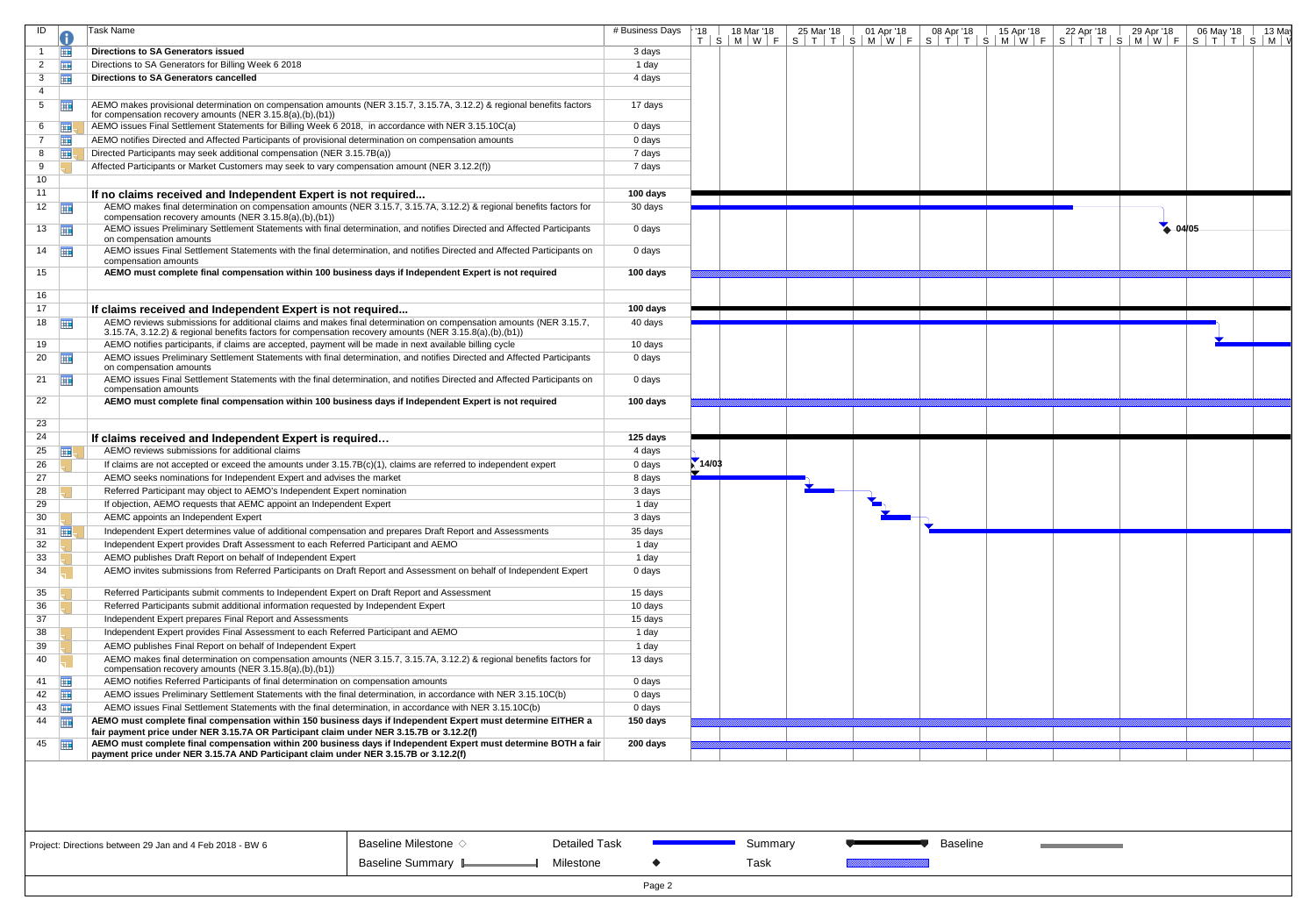| ID              |                       | Task Name                                                                                                                                                                                                                    | # Business Days | ¶ay '18 |       | 20 May '18 27 May '18 | 03 Jun '18 | $10$ Jun $18$ | 17 Jun '18 | 24 Jun '18 | 01 Jul '18 | 08 Jul '18<br>15 <sub>1</sub>                                                                                                                                                                                                |
|-----------------|-----------------------|------------------------------------------------------------------------------------------------------------------------------------------------------------------------------------------------------------------------------|-----------------|---------|-------|-----------------------|------------|---------------|------------|------------|------------|------------------------------------------------------------------------------------------------------------------------------------------------------------------------------------------------------------------------------|
|                 | 亜                     | <b>Directions to SA Generators issued</b>                                                                                                                                                                                    | 3 days          |         |       |                       |            |               |            |            |            | $W \mid F \mid S \mid T \mid T \mid S \mid M \mid W \mid F \mid S \mid T \mid T \mid S \mid M \mid W \mid F \mid S \mid T \mid T \mid S \mid M \mid W \mid F \mid S \mid T \mid T \mid S \mid M \mid W \mid F \mid S \mid T$ |
| 2               | E.                    | Directions to SA Generators for Billing Week 6 2018                                                                                                                                                                          | 1 day           |         |       |                       |            |               |            |            |            |                                                                                                                                                                                                                              |
| 3               | Ŧ                     | Directions to SA Generators cancelled                                                                                                                                                                                        | 4 days          |         |       |                       |            |               |            |            |            |                                                                                                                                                                                                                              |
| 4               |                       |                                                                                                                                                                                                                              |                 |         |       |                       |            |               |            |            |            |                                                                                                                                                                                                                              |
| 5               | 霊                     | AEMO makes provisional determination on compensation amounts (NER 3.15.7, 3.15.7A, 3.12.2) & regional benefits factors<br>for compensation recovery amounts (NER 3.15.8(a),(b),(b1))                                         | 17 days         |         |       |                       |            |               |            |            |            |                                                                                                                                                                                                                              |
| 6               | <b>FILL</b>           | AEMO issues Final Settlement Statements for Billing Week 6 2018, in accordance with NER 3.15.10C(a)                                                                                                                          | 0 days          |         |       |                       |            |               |            |            |            |                                                                                                                                                                                                                              |
|                 | 亜                     | AEMO notifies Directed and Affected Participants of provisional determination on compensation amounts                                                                                                                        | 0 days          |         |       |                       |            |               |            |            |            |                                                                                                                                                                                                                              |
| 8               | 噩                     | Directed Participants may seek additional compensation (NER 3.15.7B(a))                                                                                                                                                      | 7 days          |         |       |                       |            |               |            |            |            |                                                                                                                                                                                                                              |
| 9               |                       | Affected Participants or Market Customers may seek to vary compensation amount (NER 3.12.2(f))                                                                                                                               | 7 days          |         |       |                       |            |               |            |            |            |                                                                                                                                                                                                                              |
| 10 <sup>°</sup> |                       |                                                                                                                                                                                                                              |                 |         |       |                       |            |               |            |            |            |                                                                                                                                                                                                                              |
| 11              |                       | If no claims received and Independent Expert is not required                                                                                                                                                                 | 100 days        |         |       |                       |            |               |            |            |            |                                                                                                                                                                                                                              |
|                 | $12$ $\frac{1}{111}$  | AEMO makes final determination on compensation amounts (NER 3.15.7, 3.15.7A, 3.12.2) & regional benefits factors for                                                                                                         | 30 days         |         |       |                       |            |               |            |            |            |                                                                                                                                                                                                                              |
|                 |                       | compensation recovery amounts (NER 3.15.8(a),(b),(b1))                                                                                                                                                                       |                 |         |       |                       |            |               |            |            |            |                                                                                                                                                                                                                              |
|                 | $13 \quad \boxed{11}$ | AEMO issues Preliminary Settlement Statements with final determination, and notifies Directed and Affected Participants<br>on compensation amounts                                                                           | 0 days          |         |       |                       |            |               |            |            |            |                                                                                                                                                                                                                              |
|                 | $14$ $\Box$           | AEMO issues Final Settlement Statements with the final determination, and notifies Directed and Affected Participants on<br>compensation amounts                                                                             | 0 days          |         | 23/05 |                       |            |               |            |            |            |                                                                                                                                                                                                                              |
| 15              |                       | AEMO must complete final compensation within 100 business days if Independent Expert is not required                                                                                                                         | 100 days        |         |       |                       |            |               |            |            |            |                                                                                                                                                                                                                              |
| 16              |                       |                                                                                                                                                                                                                              |                 |         |       |                       |            |               |            |            |            |                                                                                                                                                                                                                              |
| 17              |                       | If claims received and Independent Expert is not required                                                                                                                                                                    | 100 days        |         |       |                       |            |               |            |            |            |                                                                                                                                                                                                                              |
|                 | $18$ $\Box$           | AEMO reviews submissions for additional claims and makes final determination on compensation amounts (NER 3.15.7,<br>3.15.7A, 3.12.2) & regional benefits factors for compensation recovery amounts (NER 3.15.8(a),(b),(b1)) | 40 days         |         |       |                       |            |               |            |            |            |                                                                                                                                                                                                                              |
| 19              |                       | AEMO notifies participants, if claims are accepted, payment will be made in next available billing cycle                                                                                                                     | 10 days         |         |       |                       |            |               |            |            |            |                                                                                                                                                                                                                              |
| 20              | 亜                     | AEMO issues Preliminary Settlement Statements with final determination, and notifies Directed and Affected Participants<br>on compensation amounts                                                                           | 0 days          |         |       | $-01/06$              |            |               |            |            |            |                                                                                                                                                                                                                              |
|                 | 21 $\frac{1}{2}$      | AEMO issues Final Settlement Statements with the final determination, and notifies Directed and Affected Participants on<br>compensation amounts                                                                             | 0 days          |         |       |                       |            |               | 20/06      |            |            |                                                                                                                                                                                                                              |
| 22              |                       | AEMO must complete final compensation within 100 business days if Independent Expert is not required                                                                                                                         | 100 days        |         |       |                       |            |               |            |            |            |                                                                                                                                                                                                                              |
|                 |                       |                                                                                                                                                                                                                              |                 |         |       |                       |            |               |            |            |            |                                                                                                                                                                                                                              |
| 23              |                       |                                                                                                                                                                                                                              |                 |         |       |                       |            |               |            |            |            |                                                                                                                                                                                                                              |
| 24              |                       | If claims received and Independent Expert is required                                                                                                                                                                        | 125 days        |         |       |                       |            |               |            |            |            |                                                                                                                                                                                                                              |
| 25              | ⊞                     | AEMO reviews submissions for additional claims                                                                                                                                                                               | 4 days          |         |       |                       |            |               |            |            |            |                                                                                                                                                                                                                              |
| 26              |                       | If claims are not accepted or exceed the amounts under 3.15.7B(c)(1), claims are referred to independent expert<br>AEMO seeks nominations for Independent Expert and advises the market                                      | 0 days          |         |       |                       |            |               |            |            |            |                                                                                                                                                                                                                              |
| 27<br>28        |                       | Referred Participant may object to AEMO's Independent Expert nomination                                                                                                                                                      | 8 days          |         |       |                       |            |               |            |            |            |                                                                                                                                                                                                                              |
| 29              |                       | If objection, AEMO requests that AEMC appoint an Independent Expert                                                                                                                                                          | 3 days<br>1 day |         |       |                       |            |               |            |            |            |                                                                                                                                                                                                                              |
| 30              |                       | AEMC appoints an Independent Expert                                                                                                                                                                                          | 3 days          |         |       |                       |            |               |            |            |            |                                                                                                                                                                                                                              |
|                 | 31 $\mathbf{H}$       | Independent Expert determines value of additional compensation and prepares Draft Report and Assessments                                                                                                                     | 35 days         |         |       |                       |            |               |            |            |            |                                                                                                                                                                                                                              |
| 32              |                       | Independent Expert provides Draft Assessment to each Referred Participant and AEMO                                                                                                                                           | 1 day           |         |       |                       |            |               |            |            |            |                                                                                                                                                                                                                              |
| 33              |                       | AEMO publishes Draft Report on behalf of Independent Expert                                                                                                                                                                  | 1 day           |         |       |                       |            |               |            |            |            |                                                                                                                                                                                                                              |
| 34              |                       | AEMO invites submissions from Referred Participants on Draft Report and Assessment on behalf of Independent Expert                                                                                                           | 0 days          |         |       | $\bullet$ 30/05       |            |               |            |            |            |                                                                                                                                                                                                                              |
|                 |                       |                                                                                                                                                                                                                              |                 |         |       |                       |            |               |            |            |            |                                                                                                                                                                                                                              |
| 35              |                       | Referred Participants submit comments to Independent Expert on Draft Report and Assessment                                                                                                                                   | 15 days         |         |       |                       |            |               |            |            |            |                                                                                                                                                                                                                              |
| 36              |                       | Referred Participants submit additional information requested by Independent Expert                                                                                                                                          | 10 days         |         |       |                       |            |               |            |            |            |                                                                                                                                                                                                                              |
| 37              |                       | Independent Expert prepares Final Report and Assessments                                                                                                                                                                     | 15 days         |         |       |                       |            |               |            |            |            |                                                                                                                                                                                                                              |
| 38              |                       | Independent Expert provides Final Assessment to each Referred Participant and AEMO                                                                                                                                           | 1 day           |         |       |                       |            |               |            |            |            |                                                                                                                                                                                                                              |
| 39              |                       | AEMO publishes Final Report on behalf of Independent Expert                                                                                                                                                                  | 1 day           |         |       |                       |            |               |            |            |            |                                                                                                                                                                                                                              |
| 40              |                       | AEMO makes final determination on compensation amounts (NER 3.15.7, 3.15.7A, 3.12.2) & regional benefits factors for<br>compensation recovery amounts (NER 3.15.8(a),(b),(b1))                                               | 13 days         |         |       |                       |            |               |            |            |            |                                                                                                                                                                                                                              |
| 41              | <b>HIE</b>            | AEMO notifies Referred Participants of final determination on compensation amounts                                                                                                                                           | 0 days          |         |       |                       |            |               |            |            |            |                                                                                                                                                                                                                              |
|                 | 42                    | AEMO issues Preliminary Settlement Statements with the final determination, in accordance with NER 3.15.10C(b)                                                                                                               | 0 days          |         |       |                       |            |               |            |            |            |                                                                                                                                                                                                                              |
|                 | $43 \quad \boxed{11}$ | AEMO issues Final Settlement Statements with the final determination, in accordance with NER 3.15.10C(b)                                                                                                                     | 0 days          |         |       |                       |            |               |            |            |            |                                                                                                                                                                                                                              |
| 44              | <b>HIE</b>            | AEMO must complete final compensation within 150 business days if Independent Expert must determine EITHER a<br>fair payment price under NER 3.15.7A OR Participant claim under NER 3.15.7B or 3.12.2(f)                     | 150 days        |         |       |                       |            |               |            |            |            |                                                                                                                                                                                                                              |
|                 | 45                    | AEMO must complete final compensation within 200 business days if Independent Expert must determine BOTH a fair<br>payment price under NER 3.15.7A AND Participant claim under NER 3.15.7B or 3.12.2(f)                      | 200 days        |         |       |                       |            |               |            |            |            |                                                                                                                                                                                                                              |
|                 |                       |                                                                                                                                                                                                                              |                 |         |       |                       |            |               |            |            |            |                                                                                                                                                                                                                              |
|                 |                       |                                                                                                                                                                                                                              |                 |         |       |                       |            |               |            |            |            |                                                                                                                                                                                                                              |



Detailed Task

Milestone

Summary Task

**Baseline** 

 $\mathcal{L}_{\mathcal{A}}$ 

Page 3

 $\blacklozenge$ 

Project: Directions between 29 Jan and 4 Feb 2018 - BW 6

Baseline Milestone  $\diamond$ Baseline Summary L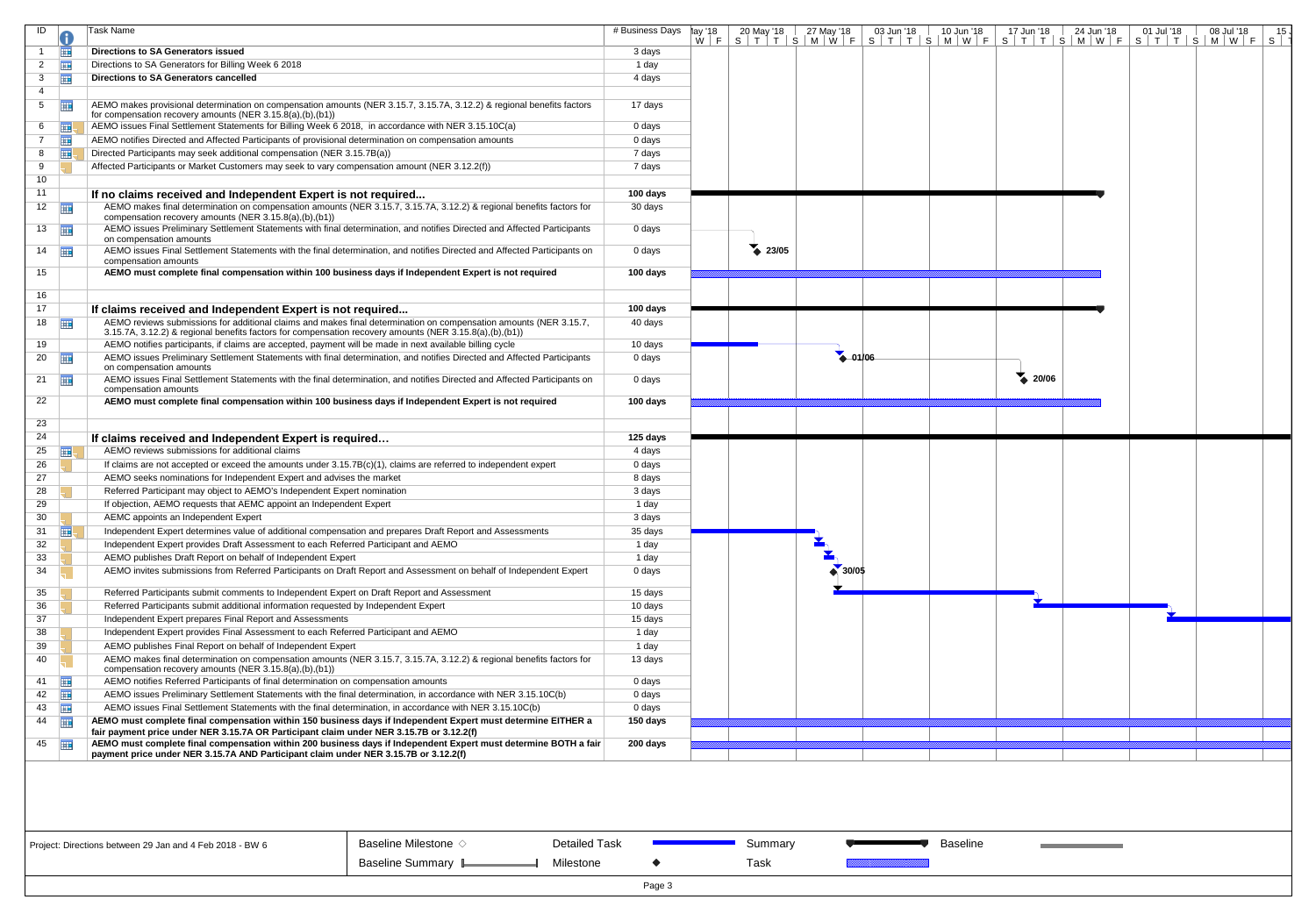| ID             |                       | Task Name                                                                                                                                                                                               | # Business Days | 5 Jul '18 | 22 Jul '18 | 29 Jul '18 | 05 Aug '18 | 12 Aug '18        | 19 Aug '18 | 26 Aug '18 | 02 Sep '18      | 09 Sep '18<br>T   T   S   M   W   F   S   T   T   S   M   W   F   S   T   T   S   M   W   F   S   T   T   S   M   W   F   S   T   T   S   I |  |
|----------------|-----------------------|---------------------------------------------------------------------------------------------------------------------------------------------------------------------------------------------------------|-----------------|-----------|------------|------------|------------|-------------------|------------|------------|-----------------|---------------------------------------------------------------------------------------------------------------------------------------------|--|
|                | Ħ                     | <b>Directions to SA Generators issued</b>                                                                                                                                                               | 3 days          |           |            |            |            |                   |            |            |                 |                                                                                                                                             |  |
| 2              | <b>THE</b>            | Directions to SA Generators for Billing Week 6 2018                                                                                                                                                     | 1 day           |           |            |            |            |                   |            |            |                 |                                                                                                                                             |  |
| 3              | 亜                     | <b>Directions to SA Generators cancelled</b>                                                                                                                                                            | 4 days          |           |            |            |            |                   |            |            |                 |                                                                                                                                             |  |
| 4              |                       |                                                                                                                                                                                                         |                 |           |            |            |            |                   |            |            |                 |                                                                                                                                             |  |
| 5 <sup>5</sup> | <b>THE</b>            | AEMO makes provisional determination on compensation amounts (NER 3.15.7, 3.15.7A, 3.12.2) & regional benefits factors<br>for compensation recovery amounts (NER 3.15.8(a),(b),(b1))                    | 17 days         |           |            |            |            |                   |            |            |                 |                                                                                                                                             |  |
| 6              | <b>III</b>            | AEMO issues Final Settlement Statements for Billing Week 6 2018, in accordance with NER 3.15.10C(a)                                                                                                     | 0 days          |           |            |            |            |                   |            |            |                 |                                                                                                                                             |  |
| 7              | 亜                     | AEMO notifies Directed and Affected Participants of provisional determination on compensation amounts                                                                                                   | 0 days          |           |            |            |            |                   |            |            |                 |                                                                                                                                             |  |
| 8              | ⊞                     | Directed Participants may seek additional compensation (NER 3.15.7B(a))                                                                                                                                 | 7 days          |           |            |            |            |                   |            |            |                 |                                                                                                                                             |  |
| 9              |                       | Affected Participants or Market Customers may seek to vary compensation amount (NER 3.12.2(f))                                                                                                          | 7 days          |           |            |            |            |                   |            |            |                 |                                                                                                                                             |  |
| 10             |                       |                                                                                                                                                                                                         |                 |           |            |            |            |                   |            |            |                 |                                                                                                                                             |  |
| 11             |                       | If no claims received and Independent Expert is not required                                                                                                                                            | 100 days        |           |            |            |            |                   |            |            |                 |                                                                                                                                             |  |
|                | $12 \quad \boxed{11}$ | AEMO makes final determination on compensation amounts (NER 3.15.7, 3.15.7A, 3.12.2) & regional benefits factors for                                                                                    | 30 days         |           |            |            |            |                   |            |            |                 |                                                                                                                                             |  |
|                |                       | compensation recovery amounts (NER 3.15.8(a),(b),(b1))                                                                                                                                                  |                 |           |            |            |            |                   |            |            |                 |                                                                                                                                             |  |
|                | $13 \quad \Box$       | AEMO issues Preliminary Settlement Statements with final determination, and notifies Directed and Affected Participants<br>on compensation amounts                                                      | 0 days          |           |            |            |            |                   |            |            |                 |                                                                                                                                             |  |
|                | $14$ $\frac{1}{2}$    | AEMO issues Final Settlement Statements with the final determination, and notifies Directed and Affected Participants on<br>compensation amounts                                                        | 0 days          |           |            |            |            |                   |            |            |                 |                                                                                                                                             |  |
| 15             |                       | AEMO must complete final compensation within 100 business days if Independent Expert is not required                                                                                                    | 100 days        |           |            |            |            |                   |            |            |                 |                                                                                                                                             |  |
| 16             |                       |                                                                                                                                                                                                         |                 |           |            |            |            |                   |            |            |                 |                                                                                                                                             |  |
| 17             |                       | If claims received and Independent Expert is not required                                                                                                                                               | 100 days        |           |            |            |            |                   |            |            |                 |                                                                                                                                             |  |
|                | $18$ $\frac{1}{2}$    | AEMO reviews submissions for additional claims and makes final determination on compensation amounts (NER 3.15.7,                                                                                       | 40 days         |           |            |            |            |                   |            |            |                 |                                                                                                                                             |  |
|                |                       | 3.15.7A, 3.12.2) & regional benefits factors for compensation recovery amounts (NER 3.15.8(a),(b),(b1))                                                                                                 |                 |           |            |            |            |                   |            |            |                 |                                                                                                                                             |  |
| 19             |                       | AEMO notifies participants, if claims are accepted, payment will be made in next available billing cycle                                                                                                | 10 days         |           |            |            |            |                   |            |            |                 |                                                                                                                                             |  |
|                | $20 \quad \boxed{11}$ | AEMO issues Preliminary Settlement Statements with final determination, and notifies Directed and Affected Participants<br>on compensation amounts                                                      | 0 days          |           |            |            |            |                   |            |            |                 |                                                                                                                                             |  |
| 21             | <b>HIE</b>            | AEMO issues Final Settlement Statements with the final determination, and notifies Directed and Affected Participants on<br>compensation amounts                                                        | 0 days          |           |            |            |            |                   |            |            |                 |                                                                                                                                             |  |
| 22             |                       | AEMO must complete final compensation within 100 business days if Independent Expert is not required                                                                                                    | 100 days        |           |            |            |            |                   |            |            |                 |                                                                                                                                             |  |
| 23             |                       |                                                                                                                                                                                                         |                 |           |            |            |            |                   |            |            |                 |                                                                                                                                             |  |
| 24             |                       |                                                                                                                                                                                                         | 125 days        |           |            |            |            |                   |            |            |                 |                                                                                                                                             |  |
| 25             | <b>III</b>            | If claims received and Independent Expert is required<br>AEMO reviews submissions for additional claims                                                                                                 | 4 days          |           |            |            |            |                   |            |            |                 |                                                                                                                                             |  |
| 26             |                       | If claims are not accepted or exceed the amounts under $3.15.7B(c)(1)$ , claims are referred to independent expert                                                                                      | 0 days          |           |            |            |            |                   |            |            |                 |                                                                                                                                             |  |
| 27             |                       | AEMO seeks nominations for Independent Expert and advises the market                                                                                                                                    | 8 days          |           |            |            |            |                   |            |            |                 |                                                                                                                                             |  |
| 28             |                       | Referred Participant may object to AEMO's Independent Expert nomination                                                                                                                                 | 3 days          |           |            |            |            |                   |            |            |                 |                                                                                                                                             |  |
| 29             |                       | If objection, AEMO requests that AEMC appoint an Independent Expert                                                                                                                                     | 1 day           |           |            |            |            |                   |            |            |                 |                                                                                                                                             |  |
| 30             |                       | AEMC appoints an Independent Expert                                                                                                                                                                     | 3 days          |           |            |            |            |                   |            |            |                 |                                                                                                                                             |  |
| 31             | ⊞、                    | Independent Expert determines value of additional compensation and prepares Draft Report and Assessments                                                                                                | 35 days         |           |            |            |            |                   |            |            |                 |                                                                                                                                             |  |
| 32             |                       | Independent Expert provides Draft Assessment to each Referred Participant and AEMO                                                                                                                      | 1 day           |           |            |            |            |                   |            |            |                 |                                                                                                                                             |  |
| 33             |                       | AEMO publishes Draft Report on behalf of Independent Expert                                                                                                                                             | 1 day           |           |            |            |            |                   |            |            |                 |                                                                                                                                             |  |
| 34             |                       | AEMO invites submissions from Referred Participants on Draft Report and Assessment on behalf of Independent Expert                                                                                      | 0 days          |           |            |            |            |                   |            |            |                 |                                                                                                                                             |  |
|                |                       |                                                                                                                                                                                                         |                 |           |            |            |            |                   |            |            |                 |                                                                                                                                             |  |
| 35             |                       | Referred Participants submit comments to Independent Expert on Draft Report and Assessment                                                                                                              | 15 days         |           |            |            |            |                   |            |            |                 |                                                                                                                                             |  |
| 36             |                       | Referred Participants submit additional information requested by Independent Expert                                                                                                                     | 10 days         |           |            |            |            |                   |            |            |                 |                                                                                                                                             |  |
| 37             |                       | Independent Expert prepares Final Report and Assessments                                                                                                                                                | 15 days         |           |            |            |            |                   |            |            |                 |                                                                                                                                             |  |
| 38             |                       | Independent Expert provides Final Assessment to each Referred Participant and AEMO                                                                                                                      | 1 day           |           |            |            |            |                   |            |            |                 |                                                                                                                                             |  |
| 39             |                       | AEMO publishes Final Report on behalf of Independent Expert                                                                                                                                             | 1 day           |           |            |            |            |                   |            |            |                 |                                                                                                                                             |  |
| 40             |                       | AEMO makes final determination on compensation amounts (NER 3.15.7, 3.15.7A, 3.12.2) & regional benefits factors for                                                                                    | 13 days         |           |            |            |            |                   |            |            |                 |                                                                                                                                             |  |
| 41             | 噩                     | compensation recovery amounts (NER 3.15.8(a),(b),(b1))<br>AEMO notifies Referred Participants of final determination on compensation amounts                                                            | 0 days          |           |            |            |            | 15/08             |            |            |                 |                                                                                                                                             |  |
| 42             | <b>HIE</b>            | AEMO issues Preliminary Settlement Statements with the final determination, in accordance with NER 3.15.10C(b)                                                                                          | 0 days          |           |            |            |            | $\triangle$ 17/08 |            |            |                 |                                                                                                                                             |  |
| 43             | 亜                     | AEMO issues Final Settlement Statements with the final determination, in accordance with NER 3.15.10C(b)                                                                                                | 0 days          |           |            |            |            |                   |            |            | $\bullet$ 05/09 |                                                                                                                                             |  |
| 44             | <b>THE</b>            | AEMO must complete final compensation within 150 business days if Independent Expert must determine EITHER a                                                                                            | 150 days        |           |            |            |            |                   |            |            |                 |                                                                                                                                             |  |
|                |                       | fair payment price under NER 3.15.7A OR Participant claim under NER 3.15.7B or 3.12.2(f)                                                                                                                |                 |           |            |            |            |                   |            |            |                 |                                                                                                                                             |  |
|                | 45                    | AEMO must complete final compensation within 200 business days if Independent Expert must determine BOTH a fair<br>payment price under NER 3.15.7A AND Participant claim under NER 3.15.7B or 3.12.2(f) | 200 days        |           |            |            |            |                   |            |            |                 |                                                                                                                                             |  |
|                |                       |                                                                                                                                                                                                         |                 |           |            |            |            |                   |            |            |                 |                                                                                                                                             |  |
|                |                       |                                                                                                                                                                                                         |                 |           |            |            |            |                   |            |            |                 |                                                                                                                                             |  |

Summary Task

**Baseline** 



Detailed Task

Milestone

Page 4

 $\blacklozenge$ 

Baseline Milestone  $\diamond$ Baseline Summary L